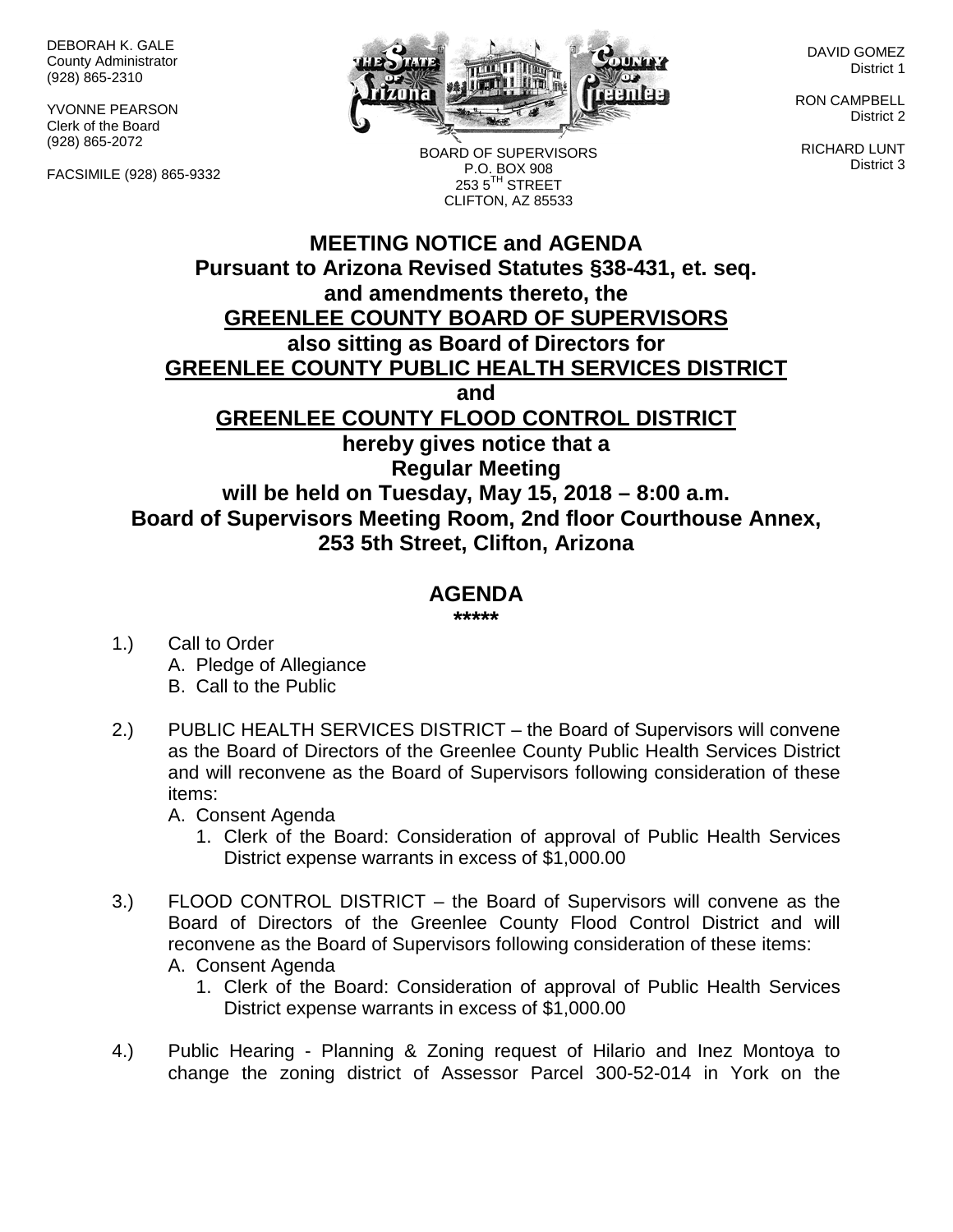southerly side of Biscuit Canyon containing approximately 5 acres from RU 36 to TR 36 "Transitional 36,000 feet", subject to a property survey being recorded

- 5.) Discussion/Action regarding the Planning & Zoning request of Hilario and Inez Montoya to change the zoning district of Assessor Parcel 300-52-014 in York on the southerly side of Biscuit Canyon containing approximately 5 acres from RU 36 to TR 36 "Transitional 36,000 feet", subject to a property survey being recorded
- 6.) Public Hearing Planning & Zoning request of Greenlee County to change the zoning district of those parts of the Loma Linda Subdivision, currently in compliance with the Planning Regulations and zoned RU 36 (Rural Use – 36 Acres) to TR 9 "Transitional Residential" – 9,000 sf gross (area includes right of way) except those parcels fronting on and north of Calle Alta Vista
- 7.) Discussion/Action regarding the Planning & Zoning request of Greenlee County to change the zoning district of those parts of the Loma Linda Subdivision, currently in compliance with the Planning Regulations and zoned RU 36 (Rural Use – 36 Acres) to TR 9 "Transitional Residential" – 9,000 sf gross (area includes right of way) except those parcels fronting on and north of Calle Alta Vista
- 8.) Public Hearing Planning & Zoning request of Greenlee County to change the zoning district of those parts of the Loma Linda Subdivision, currently in compliance with the Planning Regulations for use and size fronting on and north of Calle Alta Vista and zoned RU 36 (Rural Use – 36 Acres) to SR 12 "Single Residential" – 12,000 sf gross (area includes right of way)
- 9.) Discussion/Action regarding the Planning & Zoning request of Greenlee County to change the zoning district of those parts of the Loma Linda Subdivision, currently in compliance with the Planning Regulations for use and size fronting on and north of Calle Alta Vista and zoned RU 36 (Rural Use – 36 Acres) to SR 12 "Single Residential" – 12,000 sf gross (area includes right of way)
- 10.) Public Hearing Planning & Zoning request of Greenlee County to change the zoning map district of Verde Lee currently in compliance with the Planning Regulations for use and size and zoned RU 36 (Rural Use – 36 Acres) to TR 18 "Transitional Residential" – 18,000 sf gross (area includes right of way)
- 11.) Discussion/Action regarding the Planning & Zoning request of Greenlee County to change the zoning map district of Verde Lee currently in compliance with the Planning Regulations for use and size and zoned RU 36 (Rural Use – 36 Acres) to TR 18 "Transitional Residential" – 18,000 sf gross (area includes right of way)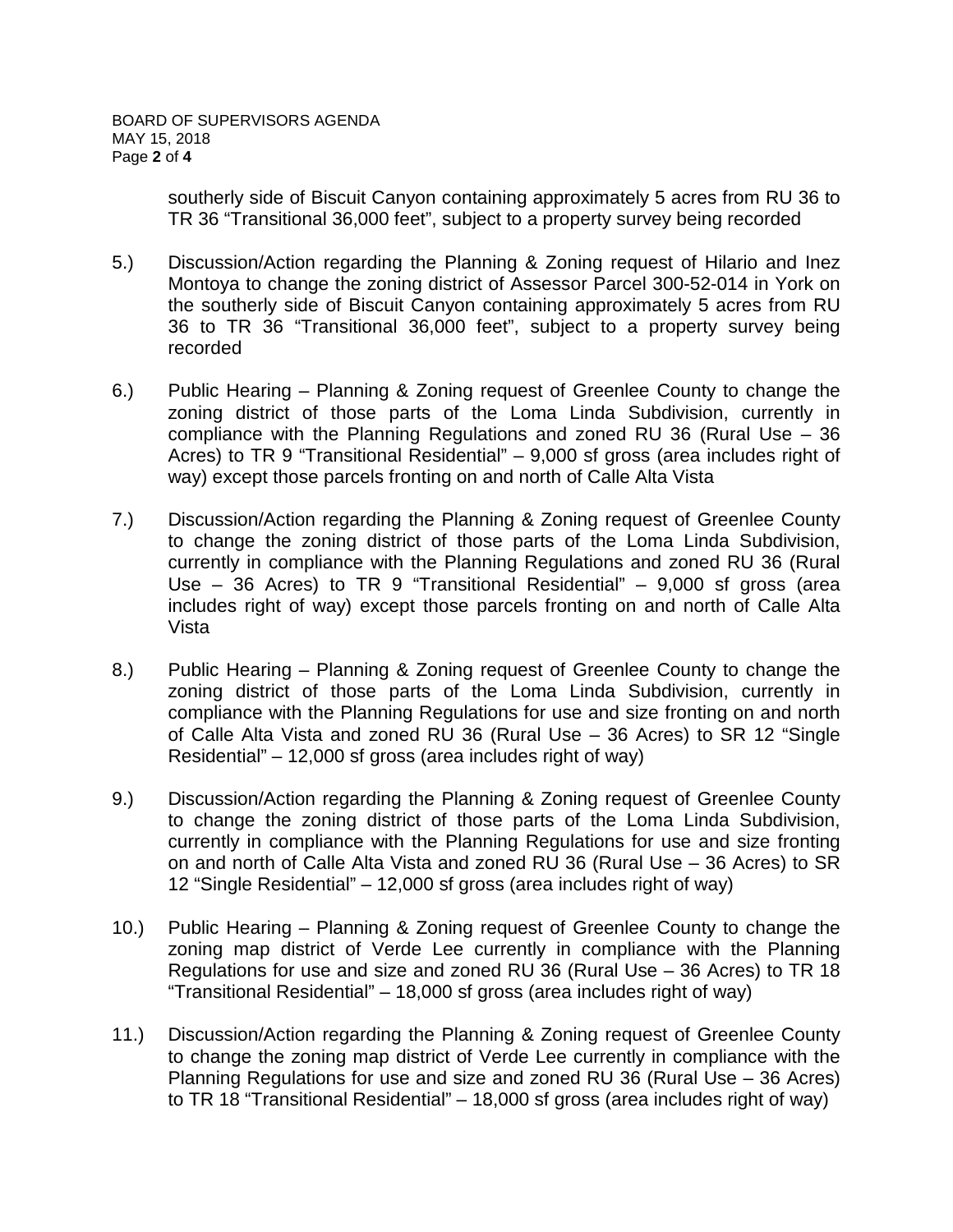- 12.) Philip Ronnerud, County Engineer/Planning Director
	- A. Discussion/Action regarding petitions submitted requesting to accept Baber Ranch Road as a County Highway
	- B. Discussion/Action regarding setting June 19, 2018 for the Public Hearing for Baber Ranch Road
- 13.) Akos Kovach, Economic Development Coordinator
	- A. Discussion of three (3) possible locations to attract hoteliers to Greenlee **County**
	- B. New Housing Update
	- C. Opportunity Zone Update
	- D. Future housing possibility on Table Top
- 14.) Jeremy Ford, County Attorney
	- A. Discussion of the Greenlee County Attorney's Office Summer 2018 High School Internship Program (Information only)
- 15.) Tim Sumner, Sheriff
	- A. Discussion/Action regarding the purchase of push bumpers and purchase or upgrade of LED spotlights for patrol vehicles in an amount not to exceed \$10,000 to be purchased with non-budgeted Sheriff Office funds
- 16.) Discussion/Action regarding the adoption of Resolution 18-05-02 opposing the Clean Energy for a Healthy Arizona ballot initiative
- 17.) Kay Gale, County Administrator
	- A. County and State budget and legislative issues
	- B. Calendar of Events
- 18.) Consent Agenda
	- A. Clerk of the Board: Consideration of approval of minutes to previous meetings: 03/20/18; 04/03/18; 04/17/18; 05/01/18
	- B. Clerk of the Board: Consideration of approval of expense warrants in excess of \$1,000.00 – Voucher 1079; 1080; 1081; 1084
	- C. Chief Finance Officer: Consideration of approval of General Fund loans in the amount of \$8,704.06 to be reimbursed upon receipt of funds: Fund 167 - \$785.98; Fund 195 - \$461.78; Fund 219 - \$7,456.30
	- D. IT Manager: Consideration of approval of Employee Transaction Form: E. Estrada, System Administrator
	- E. County Sheriff: Consideration of approval of Employee Transaction Form: D. Martinez, Detention Officer; C. Frei, Deputy Sheriff
	- F. Clerk of the Board: Consideration of approval of the Fiscal Year 2019 renewal of the Greenlee County Fair & Racing Liquor License